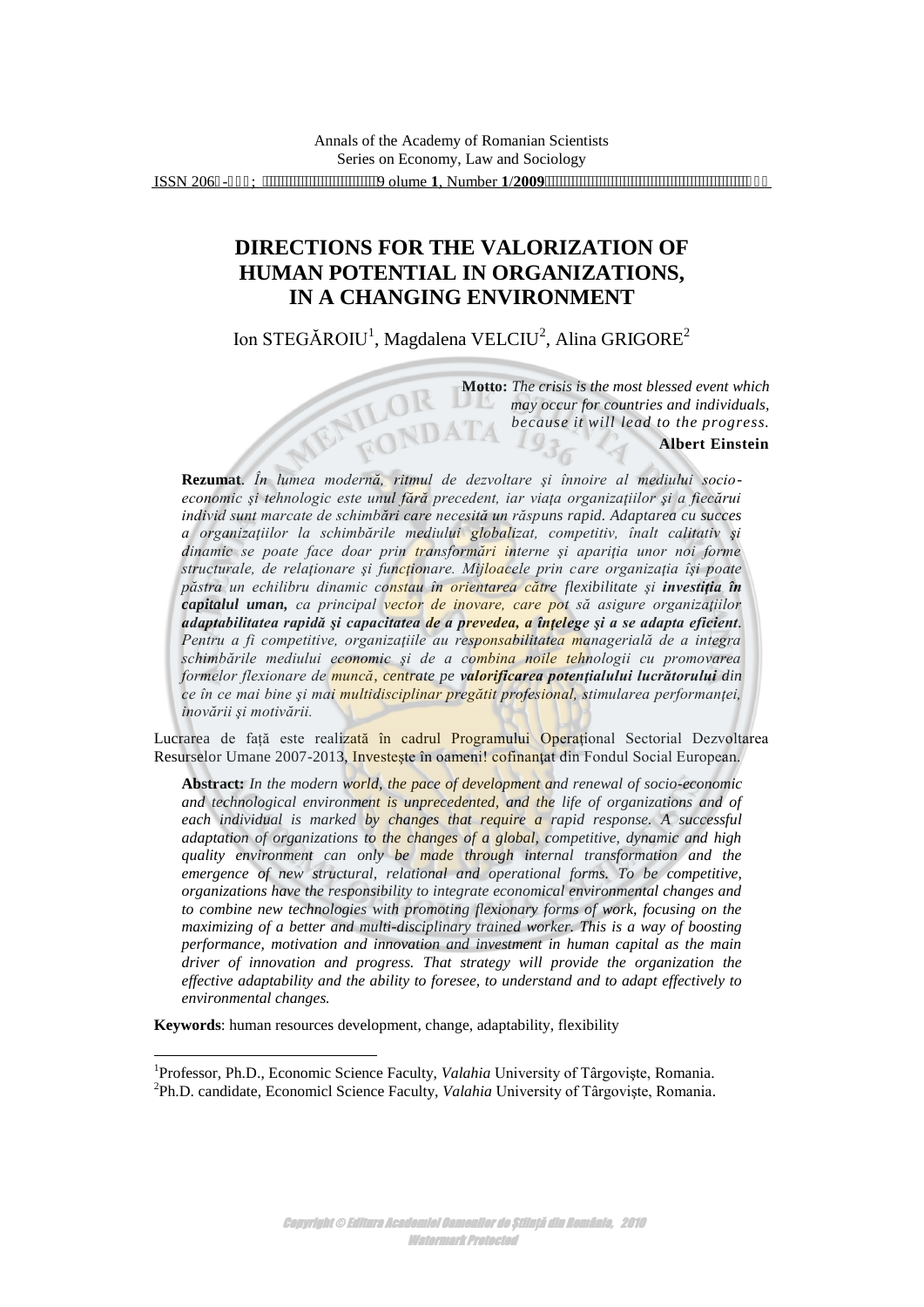#### **1. Socio-Economical Environment in a Permanent Change**

Nowadays, the socio-economical and organizational environment is a turbulent one, marked by increased changeability and reduced predictability. Under these conditions, in which the changes succeed rapidly and have direct effects on organizational processes, the success or even survival of organizations is related to efficiency and speed with which they manage to integrate the changes and to adapt effectively and in optimal time.

**Worldwide**, the emergence of the phenomena of globalization, population growth, massive computerization and the impact of new technologies on production processes, have made the socio-economic world to change at a unprecedented pace, requiring high standards of quality and competitiveness. Thus all the actors of the economic and social life need to respond quickly to new changes and adapt to keep competitive in this unstable, accelerating and revolutionary environment.

**At European level**, the process of extending the single market converts, at the organizations level, in raising quality standards and competition. On the other hand, the achievement of the strategic goal for EU becoming "the most competitive and dynamic knowledge-based economy capable of sustainable economic growth, with more and better jobs, with greater social cohesion" can be achieved only under the conditions of continue improvement of the competitiveness of organizations in terms of a labor market which is adapting to changing economic, social, informational environment and modernization of labor enhancing superior qualifications, confidence and quality, in condition of efficient valorification of human resources well trained with higher qualifications.

**The current economic and financial crisis is a necessary stage of the evolution** to new stages of development, in which old structures and relationships are transformed into superior ones [1]. Initially, the beginning appears as a disturbance of the regular course of economic, social and organizational life, marking the imminent need for assessment of present situation and the need to take a decision in order to guide the change in a particular direction. The emergence of new structure and organizational behavior is possible because of the fact that disintegration of the old links and awareness of vulnerabilities make visible the key components of development: people, values, strategies. At this time, it is necessary to manage properly the losses and to encourage and enhance the processes of knowledge, innovation, research, strategic reorganization. It is mandatory that the situation be well assessed and the decision be correct in the sense of administrating the existing resources and unlocking the potential of insufficiently exploited resources. Now, human resource have to be capitalized with maximum effectiveness and human resources management has a strategic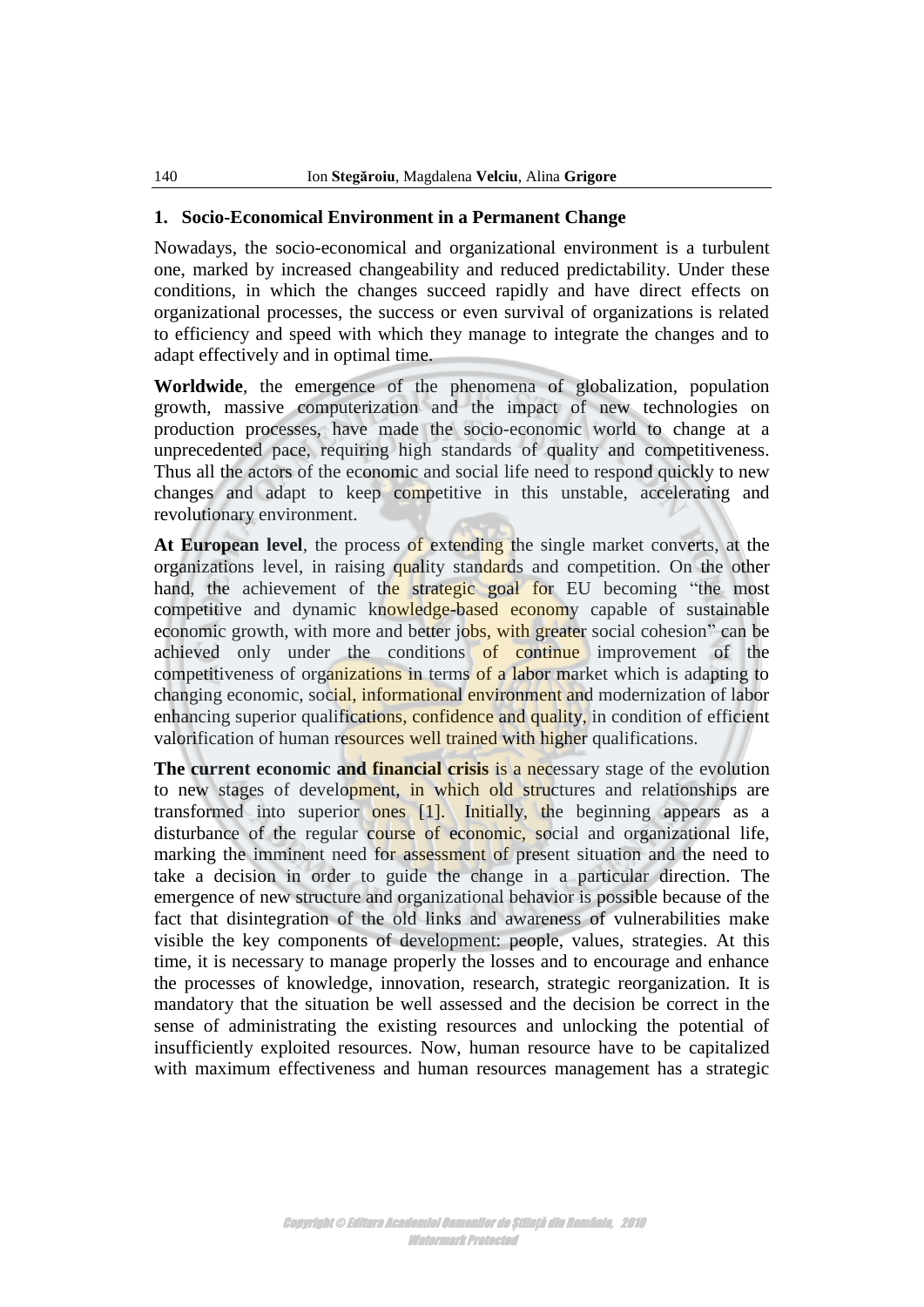role because, if it is well oriented, it can help the organization to develop plans for adaptation and development using competitive human resource.

#### In periods of crisis and post-crisis revival, **who will know how to manage the resource and appropriate strategy will move up to higher stages of development.**

In a world which is characterized by change, at the organizational level, competitive advantage is not static but is determined by the organization's ability to adjust their offer based on market demand and to predict and to better exploit emerging opportunities [2]. The success depends on the sensitivity to market, adaptability and speed of reaction, which is obtained through effective and flexible organizational measures, through efficient use of existing resources.

In these moments, it is necessary to manage properly the negative aspects but also to rediscover resources that can help organizations make effective any emerging opportunity. Thus, particularly the human resource and the processes of knowledge, innovation, research, strategic reorganization can provide a source of new knowledge necessary to development and to adaptation to the periods of crisis and global changes.

## **2. Human Resources Management In Changing Conditions**

In recent decades, changes in all areas of life (not just economical technological aspects but lifestyle, mentalities, social relationships, values and ideals) have become a certainty. Change requires individuals and social groups to reconsider their choices and values, or, if non-assertive, to imagine a defense strategy. One of the most representative authors in the management of change, Kurt Lewin, considers change as a dynamic equilibrium of forces, some of which are pressure to change, while others cause a resistance to change. At organizations and individuals levels, the degree of acceptance of change is essential, by means of accepting, not only recognizing the change, but adaptation and response to change, with effects in the organization and mode of action.

Acceptance and adaptation to change is considered a favorable attitude to renewal and progress in general, as a consequence of the pressures from the economic and services variously and more consumer-oriented. A richer offer forces people to choose and, therefore, to know better what they want. This new course involves a psychological effort of self recognition.

Aware or not, people are changing permanently, primarily as a consequence of programmed genetically growth, the human brain and secondly, under the influence of the external environment, relationships with others, media etc.

Addressing the human resource as one of the most valuable form of capital is very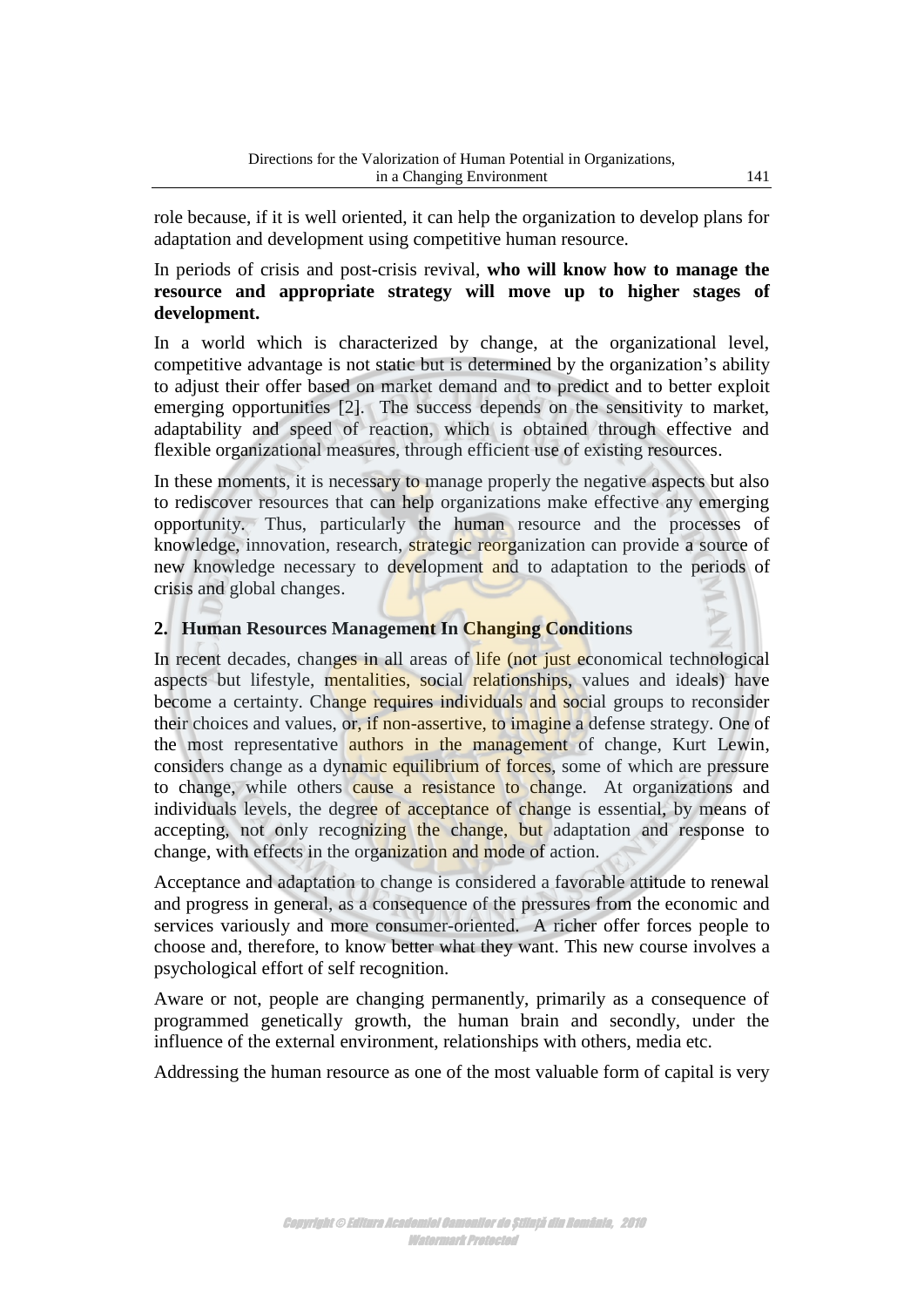important, especially in periods of economic turbulence, when we have to find new ways to maintain competitive advantage and maximize organizational performance, and so these investments are retrieved in earnings in long terms of the organization. Therefore, one of the key objectives of organizational strategies is the best valorization of human resource, becoming better and more multidisciplinary trained, while encouraging innovation, individual research and rapid integration of new discoveries of science and technology at work.

In recent years, the organizational environment has been really confused and managerial methods and techniques have to be continuously adapted to meet the challenges. New trends of organizational management concerns:

- Management style based on less authority and more collaboration;
- Relaxation of hierarchical levels (delayering) and switch from the bureaucratic structures to organic structures with emphasis on a consultative links;
- Foster responsibility and employee involvement in solving business problems (empowerment);
- Multidisciplinary teams, with achieving independence in tasks at work;
- Promotion of new forms of work (teleworking, temporary work, etc.);
- Motivation and reward performance in achieving organizational objectives;
- Decentralization and contracting activities with partners outside the organization;
- Assuming the company's social responsibility and involvement in community development.

Human Resources Management should continue to adapt to changes in external environment, in line with the overall strategy of the organization.

With the implementation of organizational strategy, the human resources strategy must be resized taking into account the harmful aspects of breaking economic structures but the necessity of supporting the appropriate human resources. Managers of human resources are put in the face of new challenges from the external and internal environment, such as: implementation of technological and information change, management of the global crisis; anticipation and implementation of new quantitative and qualitative changes of workforce and labor process; promoting internal changes related to increasing productivity, flexibility, quality standards etc.

In these circumstances, the organization management must come along with evolution process and respond internal and external organizational environment.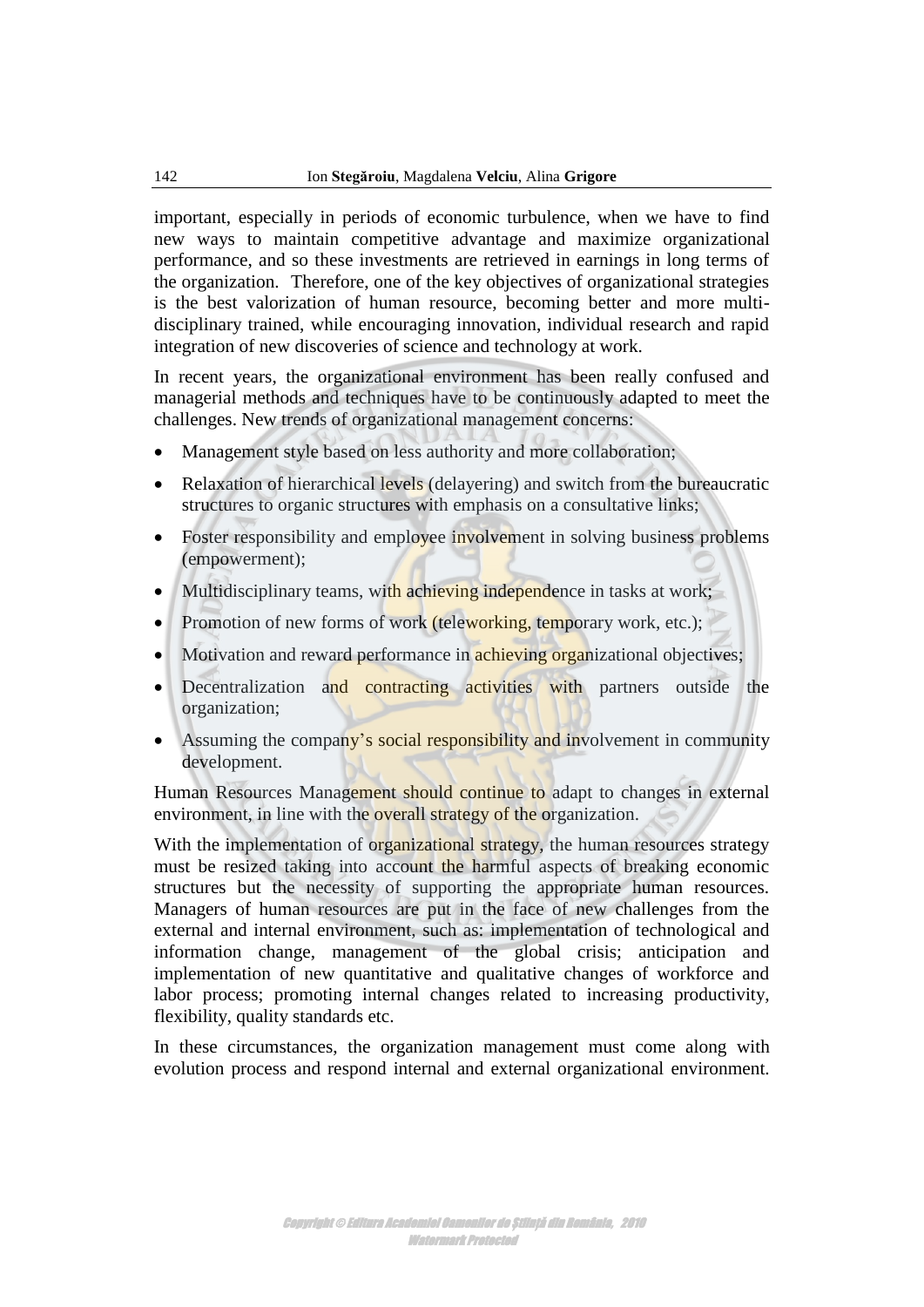The first requirement refers to the organization's adaptation to the environment and this can be done by promoting numerical, structural, functional and geographical flexibility. The second requirement comes in response to the variation in the intensity of change, because the management must have a strong characteristic sensitivity to the environment, to effectively identify and capitalize on opportunities. Thirdly, the speed with which changes occur and the difficulty foreseeing them require the need for a management response in real time, because the redesigning of a running strategy could be tardy. Thus, modern management methodologies are based mainly on innovation and unlocking the potential of knowledge and learning creative human capital.

From 1970, the visionary Alvin Toffler [3] draws attention on the importance and potential of creativity and innovation to be exploited especially in periods of turbulence and contemporary transformations, because only "...using the change in an imaginative way not only can we save ourselves from future shock trauma, but we try to humanize the future".

From the strategic perspective of valorization of human potential, the leverage through which organizations integrate the change, in a constructive manner, and adapt successfully to environmental fluctuations and global, high competitive and dynamic environment are:

- $\bullet$  Flexibility of human resources and **promoting flexi**ble forms of work;
- Effective management of human resource and its potential of work, research and innovation, as a system of informational and energetical connections;
- Stimulation of knowledge and lifelong learning, in the context of knowledge economy;
- Addressing the human resources as investment and not as expenditure (cost controlling).

#### **2.1. The Human Resources Flexibility and Promoting Flexible Forms of Work**  IMANIA

To keep competitive and to face change and challenges from internal and external environments, organizations have evolved in the sense of increasing organizational flexibility. Flexibility, direct expression of the ability to adapt quickly to change, becomes an essential feature of modern organizations.

The flexibility of human resources refers to the ability of organizations to quickly adjust their working resources to the demands of the moment, keeping at the same time a dynamic equilibrium, in order to increase competitiveness.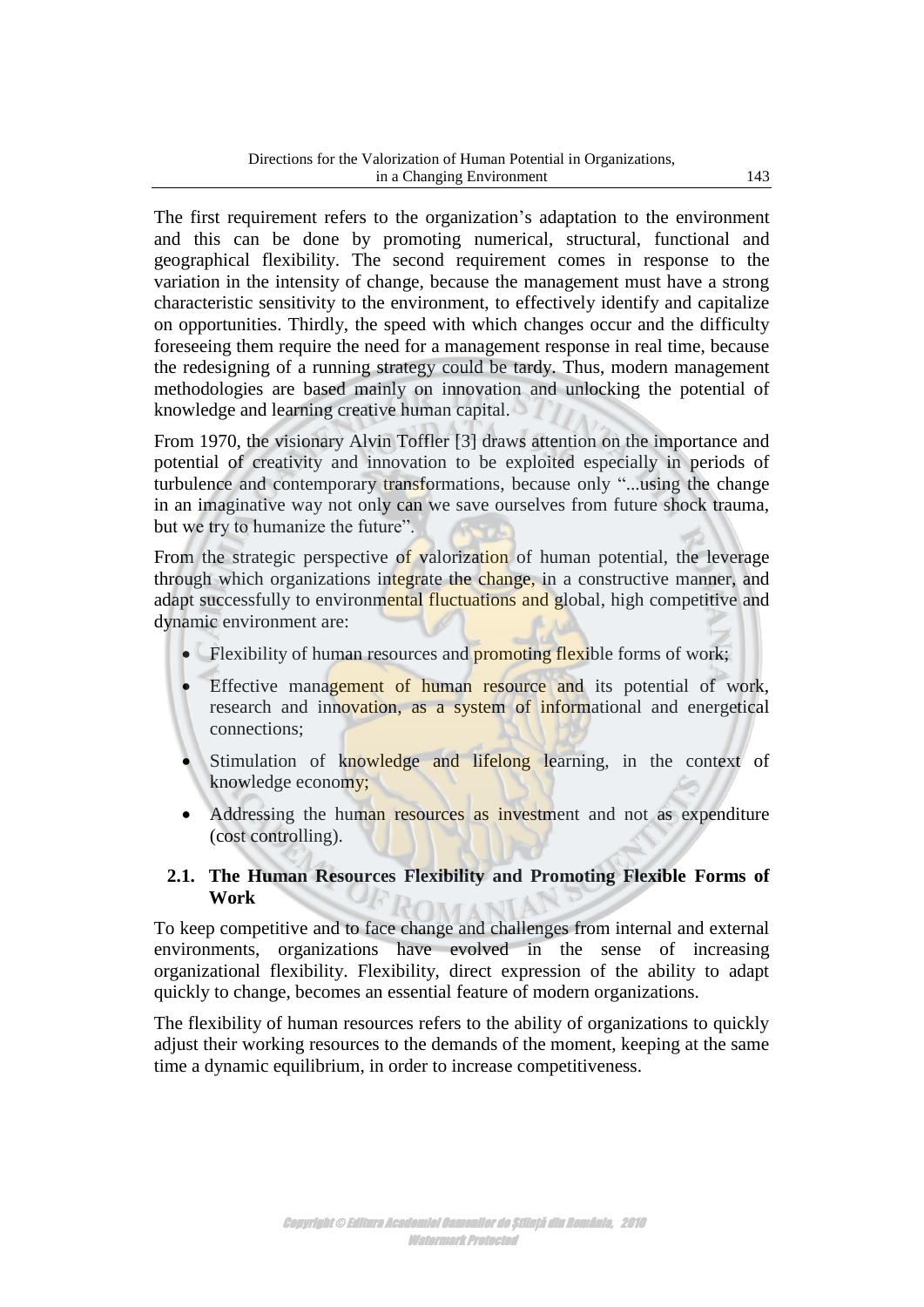The numerical flexibility refers to the ease of hiring and firing workers (external flexibility) and flexibility of working hours (internal flexibility). Adoption of flexible forms of employment relate to: the emergence of new contractual relationships and adaptation of working time, new forms of organization of work, and promoting continue education and skills training. Flexible structures pursue strategic adaptation to specific requirements by creating special teams (task force) who have the task of finding and implementing solutions to solving complex problems (e.g. global crisis) or winning innovative new competitive advantages.

In these circumstances, flexibility in relation to workforce provides to company the ability to adapt quickly and effectively to global environmental change as well as the ability to quickly implement new technological conquests, respecting at the same time, high standards of quality and competitiveness [4]. Also, this framework can help in effectively exploiting the human capacity to adapt to the new, creative and innovating. Also, human resources management must adapt and keep pace with changes in strategic management and challenges in the domestic organizational environment. Duties and responsibilities of human resources managers should meet the objectives of the **organization** and the personal needs of the employees regarding the quality of work and professional satisfaction. You also need to integrate and reduce the potential stress of change on people.

In the new knowledge-based society, work has become a complex process. Relations inside the **organization** are **flexible**, they get beyond formal demarcations between departments, because the main aim is carrying the task of job. Hierarchy is less rigid, almost unexisting and the ability of the worker to use its knowledge, skills and initiative to achieve successfully a task and attracting a success for the organization are also appreciated. Therefore, the reward of the efforts is based on performance and contribution from each employee's to value creation.

#### **2.2. Management of Human Resource and its Potential for Work, Research and Innovation as a Complex System of Informational-Energetical Connections**

Between organizations and people who engaged in an activity to increase its profits, there is created a complex system of interactions and reciprocal connections, so that the organization influences the lives of people and people have an impact on the lives of the organizations. In the context of the current crisis, of the rapid change and increasing competitive pressure it is essential that people be able to assess and evaluate correctly the situations with which the organization faces and to make constructive connections, outside and inside organizations.

Existence is manifested as an expression and product of the possible connections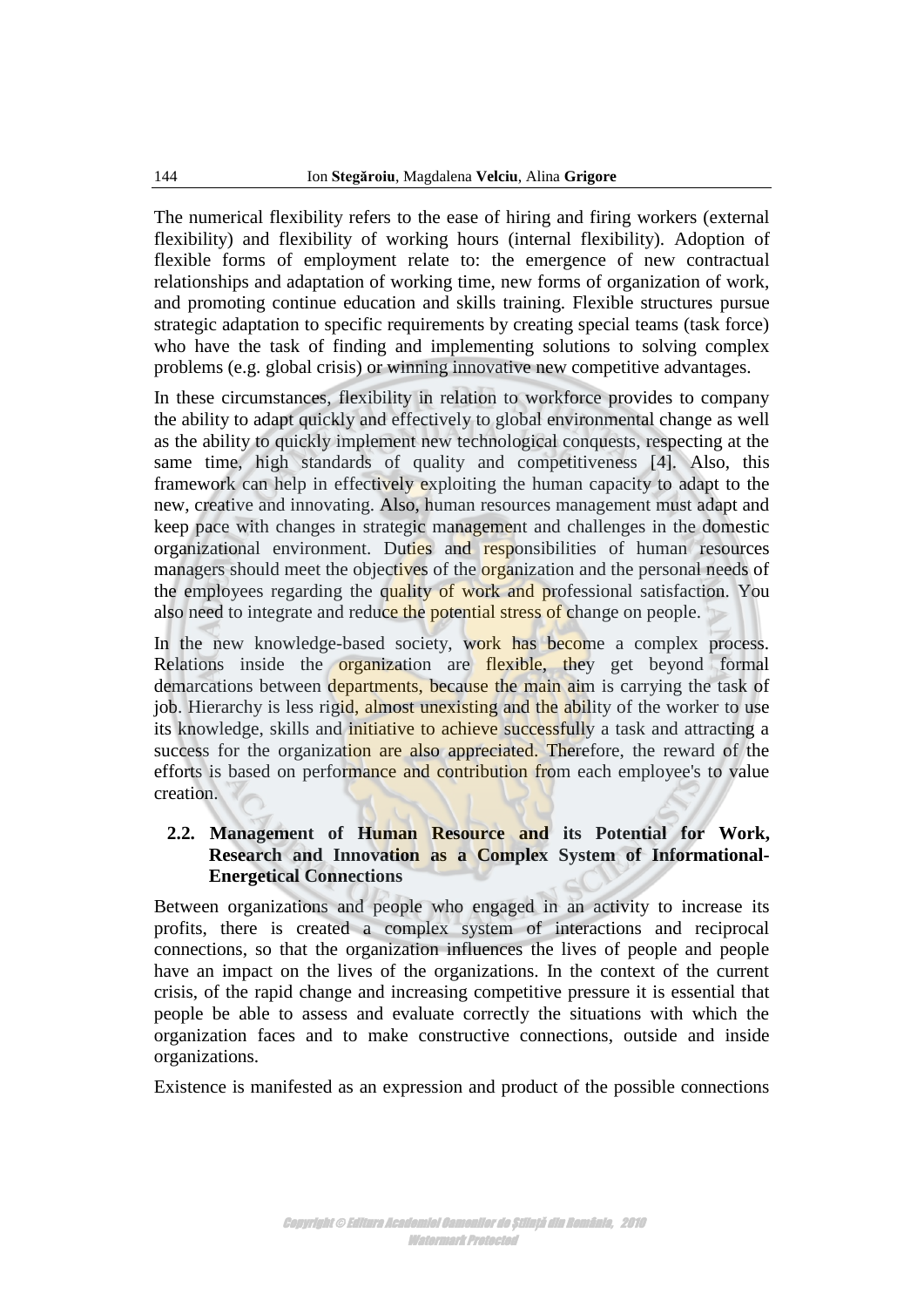between the informational and energetical processes [5]. Currently, the world is at a new stage of development that requires the need to study the whole gear of relationships and interactions that are established among all levels of manifestation of existence: physical, economical, social, biotic. In recent decades, the consequences of global phenomena, application of high technologies in the economic activities, increased competitiveness and maximized profits are enhancing, but the aspects are not just positive, but contradictory or even negative due to incorrect management of this complex system of interactions.

In a "successful" organization, as a place of showing the informational-energetical processes, is needed for a comprehensive approach of employment relations and the shift from the "workforce" to alternative "human resource". It is also necessary that people have "the correct interpretation of the organizations" meaning the objectives and strategies of the company and the size of their work potential and creativity which can be developed and exploited by individuals in cooperation with the organization.

Among the organizations resources (material, informational, financial) only the human resources is a pro-active one and can induce organized processes. The social organizations depend on the human characteristics, needs and potential of their work, because organizations can be affected by the limits of human capacity to process information and interact.

When the managers have taken into account all these aspects, both theoretical and methodological, the favorable conditions of recovery will be generated in all areas, including organization. If the potential is not actually used, the explanation must be sought in the resistance to change, resistance that can be a result from people's inertia but also from the petty interests of those who believe to be advantaged of previous situations or those how think that the application of new theoretical possibilities might develop consequences that affect them.

Reconsideration attitudes towards human resource valuation is reflected in changing work behavior and the actions undertaken by labor productivity growth, and stimulation of innovative and creative processes to find new and effective solutions across the periods of crisis in a constructive manner.

#### **2.3. Stimulating Knowledge and Lifelong Learning in the Context of the Knowledge Economy**

The development process lies in the fundamental knowledge and knowledge is possible because human knowledge holders are thus the most valuable of an organization. In the new knowledge economy, is shaping new markets called knowledge markets that include: education markets (education, long-lifelearning), scientific, research and innovation, the products mostly cognitive, the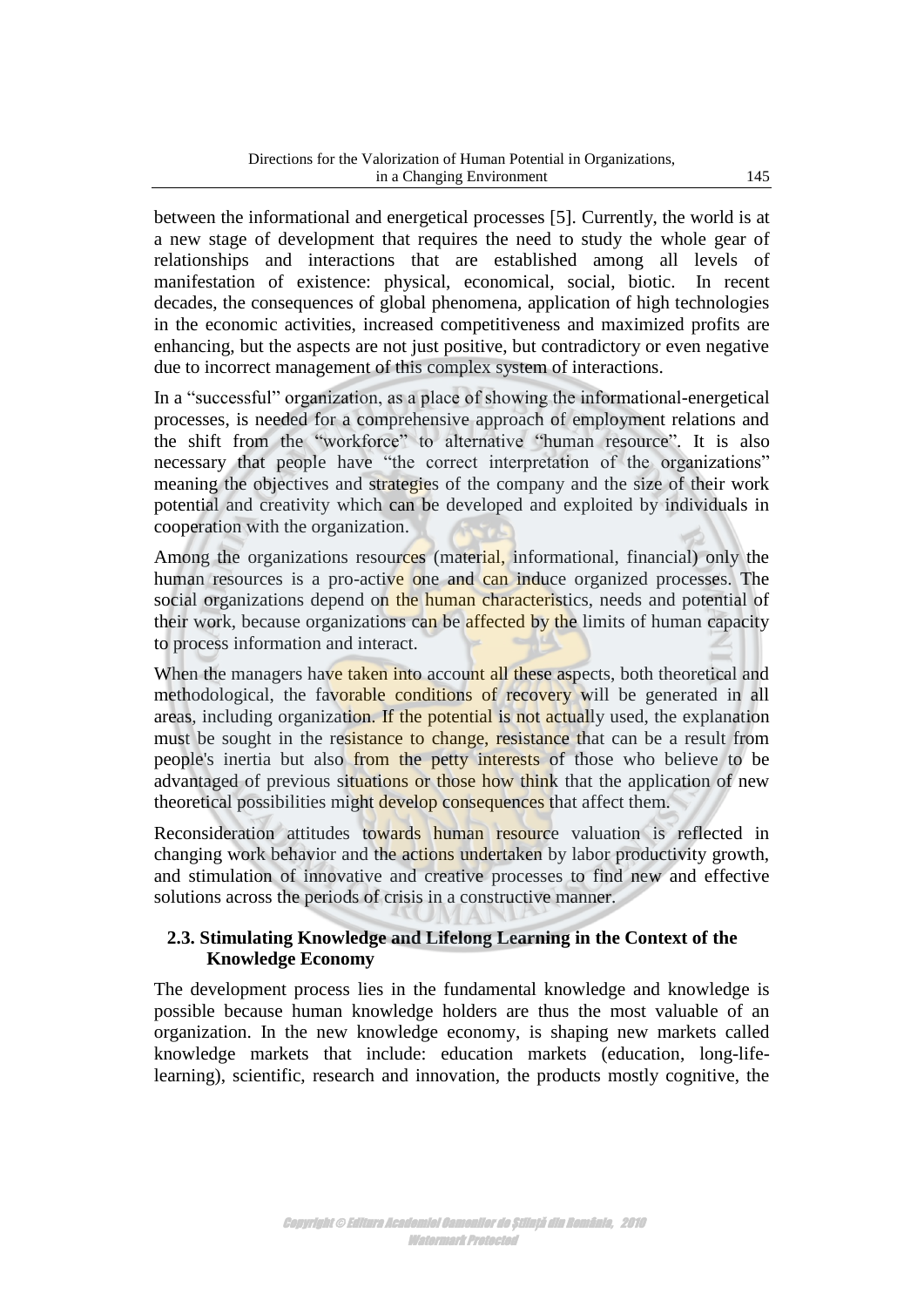art of intangible assets. To be efficient and competitive on market, organizations base themselves on human capital, more even than the physical or financial capital.

The sum of knowledge, skills and the capabilities of individuals working in the firm, their creative potential and innovative human capital of the organization becomes a key element of its competitiveness and adaptation and survival in the critical period, because human capital is the source of innovation and strategic renewal organizations. The organization of the 21st century is one of creative and integrative knowledge. At a fundamental level, knowledge is created by individuals, therefore the organization should support the **creativity** of individuals, its human capital development, providing the context necessary for people to create useful knowledge. The **quality of human capital**, mirrored in the level of education and ability of adaptation and relationship of individuals is crucial in the process of re-configuration of socio-economic and organizational life.

The organization of the XXI century is the organization that is learning (learning organization), which integrates knowledge, experiences, and develops its human capital through continuous processes of learning and innovation. Defining features of this are [6]: awareness of the role of human resources knowledge and granting them a special attention, broad organizational innovation frequent changes in the work of each employee, and major changes at level of organization.

#### **2.4. Cost controlling**

Once triggered the current economic and financial crisis, many companies have practiced methods of reducing costs (fewer employees, the costs of training, demotivating salary reductions) and only weak strategy of cost-controlling, but their experience has shown that **programs** of cost reduction fails, and results are visible only in the short term. Policy of "costs controlling" refers to a management behavior that requires periodic review of needs, of how satisfied they are, evaluate rationally the volume of expenditure required and especially to find optimal balance between these variables. An effective management should not be limited to finding ways to reduce costs, but also built a sustainable long-term cost control, focusing more on finding new alternatives to capitalize on existing resources, the stimulation of innovation. This constructive approach of adapting to this will lead to long-term development in terms of organizational performance and superior quality.

#### **3. Strategic Approach Of Developing Human Resources**

The aim of the Integrated Strategy for the Human Resources Development 2009- 2014 is to better facilitate the integration of directions for the valorization of human potential in the organization. Combining policy measures in education,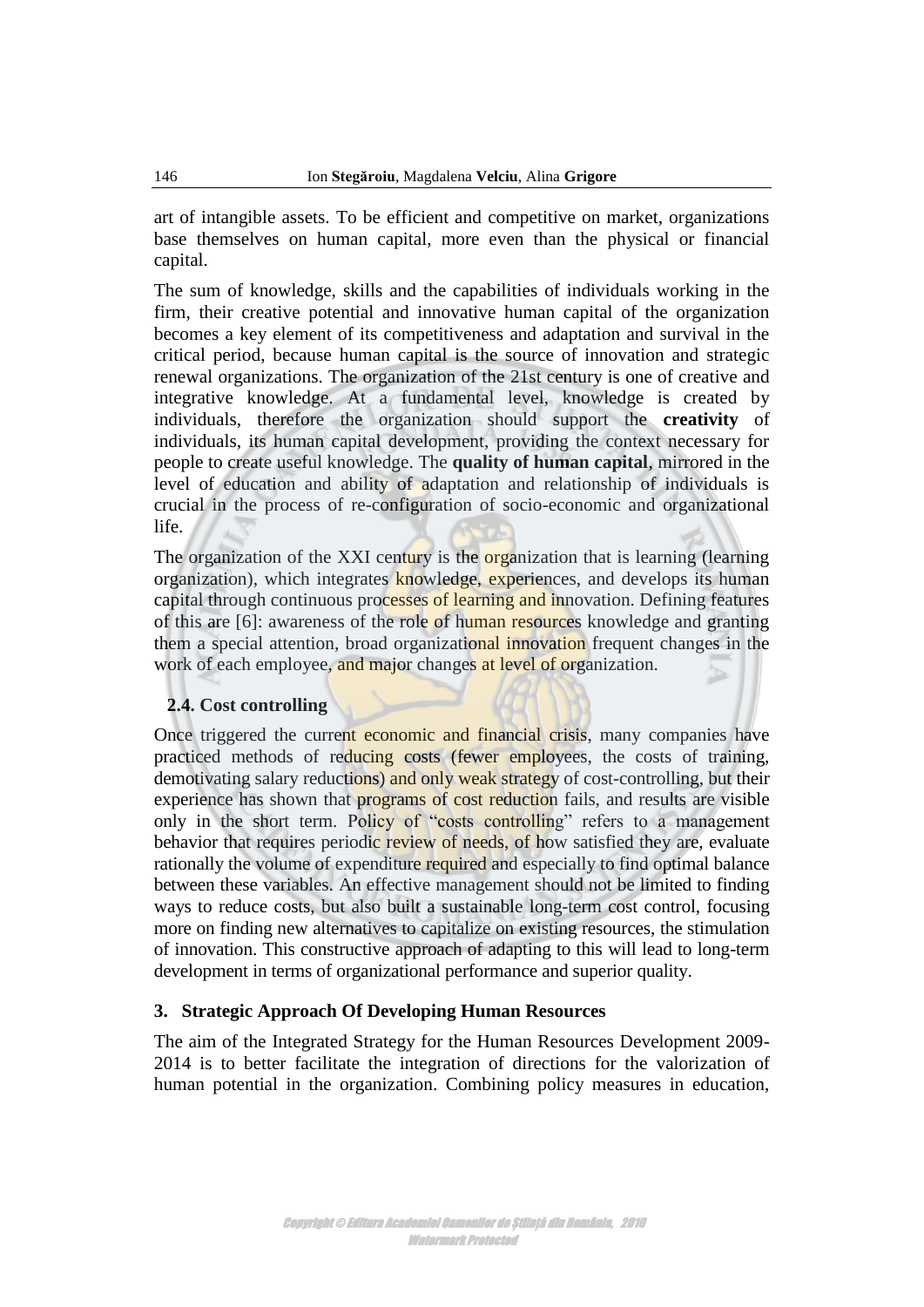employment and social inclusion, the strategy recommends an anti-cyclical and innovative partnership (state-individual-organization), promoting the strategic integration of the four principal elements essential to development: individuals, labor market, organizational management, opportunities for learning and personal development and training.

The projections for human potential development at the horizon of 2020 relate to [8]:

- Assuming a pro-active responsibility and increase the level of knowledge, attitudes and skills of employees;
- Stimulating investment in human resources development and in research capable of generating performance;
- The continues concern in increasing adaptability of workers and organizations;
- Promoting the creation of relationships and commitments at the level of individuals and work-teams;
- Thinking of strategies to motivate employees, leading to increased the quality of work and the attachment of human resource to the organization;
- Cooperation with educational system institutions, to provide necessary feedback for better training and adaptation of abilities and capabilities of graduates with labor market needs.

Also, the institutional infrastructure will try to implement measures to improve educational policy, the employment insurance and social inclusion, strengthening of partnership and inter-communication of a transparent and efficient, ensuring coordination to avoid parallelisms, disparities, multiplication and unnecessary duplication of procedures, procedural differences and inefficient use of resources.

## **Conclusions**

The rapid transformation of the economical, social, technological and informational environment requires rapid responses. To cope with the pressures from the external environment of rapid pace of modernization and the increased competitiveness and performance, companies must adopt the structures and behaviors that enable them to adapt quickly in conditions of increased productivity and competitiveness. (1)

At organizational level, human capital is a primary resource to be used by organizations in managing the challenges that have impact on organizational environment, as it is capable of prediction and to generate creative solutions to emerging problems and thus the sources of development and economic recovery. (2)